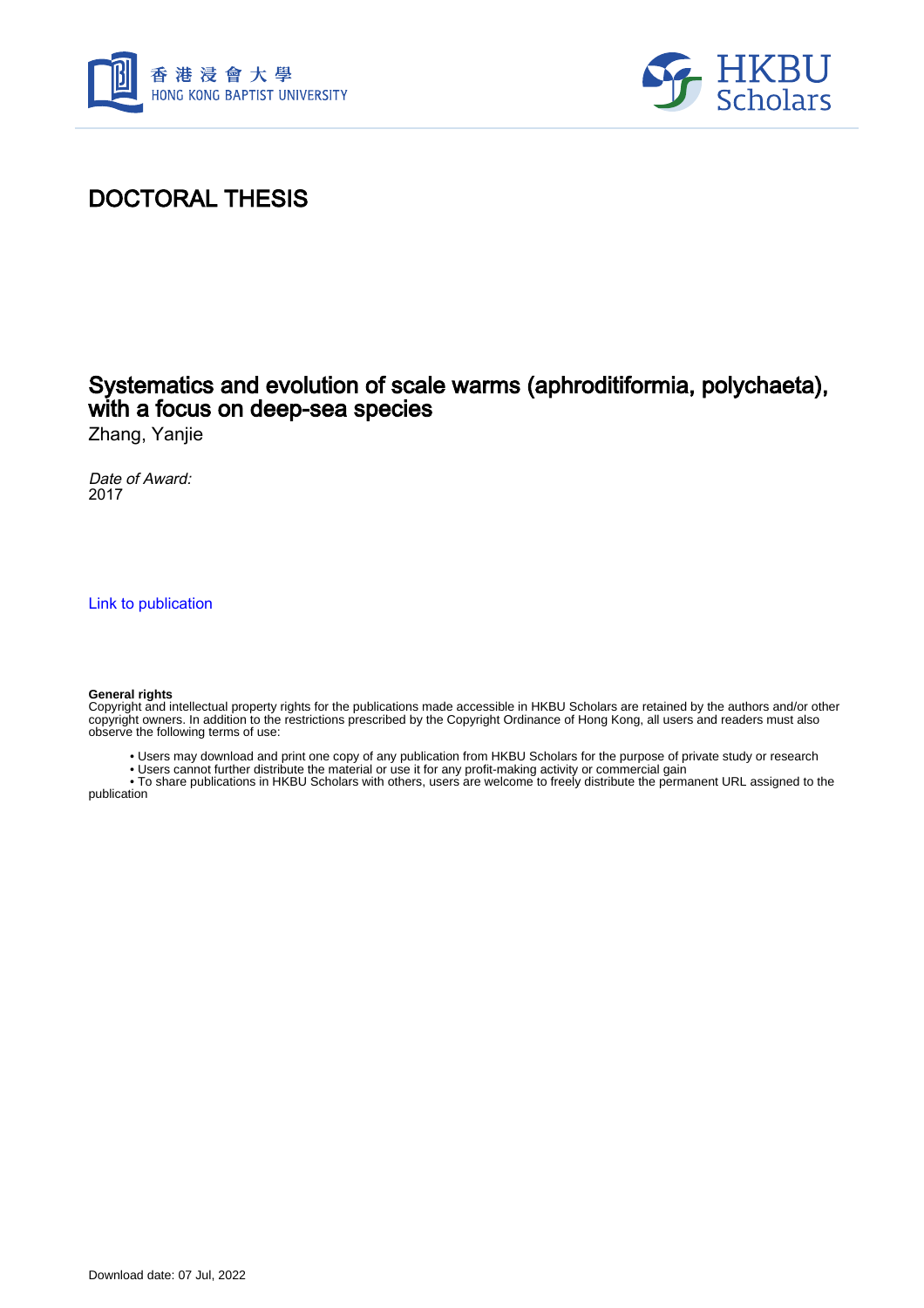### **ABSTRACT**

Polychaetes in the suborder Aphroditiformia are commonly called scale worms because they are characterized by having dorsal elytra or scales. Scale worms are a large group of polychaetes and play an important role in marine ecosystems. They are widely distributed in the sea, from the tropics to polar regions, and from the shallow water to the deep sea. Since the first discovery of hydrothermal vents in 1977, many deep-sea scale worms, most of which belong to the largest scale-worm family Polynoidae, have been reported. Yet little is known about the phylogeny and genetic adaptation of deep-sea polynoids to the extreme deep-sea environment. The identification of these scale worms was solely based on morphology. However, the morphological character states for the delimitation of some of these scale worms were ambiguous. In addition, due to the lack of molecular information, phylogenetic relationships among several groups of scale worms are unclear. Thus, the aim of my study was to improve our knowledge about the phylogeny and evolution of Aphroditiformia with a focus on deep-sea polynoids.

My thesis is divided into five chapters. The first chapter is an introduction of the status of polychaete taxonomy, with an emphasis of Aphroditiformia. Among the three experimental chapters, Chapter 2 is a systematics study of deep-sea scale worms collected from the Okinawa Trough. In this chapter, I described four species of polynoids, including a new species of *Levensteiniella,* a new species of *Branchinotogluma,* a male morphotype of *Lepidonotopodium okinawae*, and a female morphotype of *Branchinotogluma japonicus.* Moreover, a fragment of the COI gene for selected specimens of these species were amplified to determine phylogenetic relationships with other deep-sea polynoids.

In Chapter 3, I applied low-coverage DNA sequencing to obtain *18S*, *28S* rRNA and mitochondrial genomes from 16 species representing 7 families in Aphroditiformia. Two phylogenetic trees were constructed: the first based on the concatenated sequences of four partial genes (*cox1, 16S, 18S* and *28S* rRNA), and the second using mitochondrial protein-coding genes, rRNA genes and two nuclear rRNA genes (*18S* and *28S* rRNA). The results showed that Aphroditiformia is monophyletic. Eulepethidae and Aphroditidae for the sister group of the other scale-worm families. Acoetidae is sister to Iphionidae. Polynoidae is monophyletic, but within this family, deep-sea subfamilies Branchinotogluminae and Macellicephalinae are paraphyletic. There are two large gene order rearrangements in the mitochondrial genomes of deep-sea polynoids, and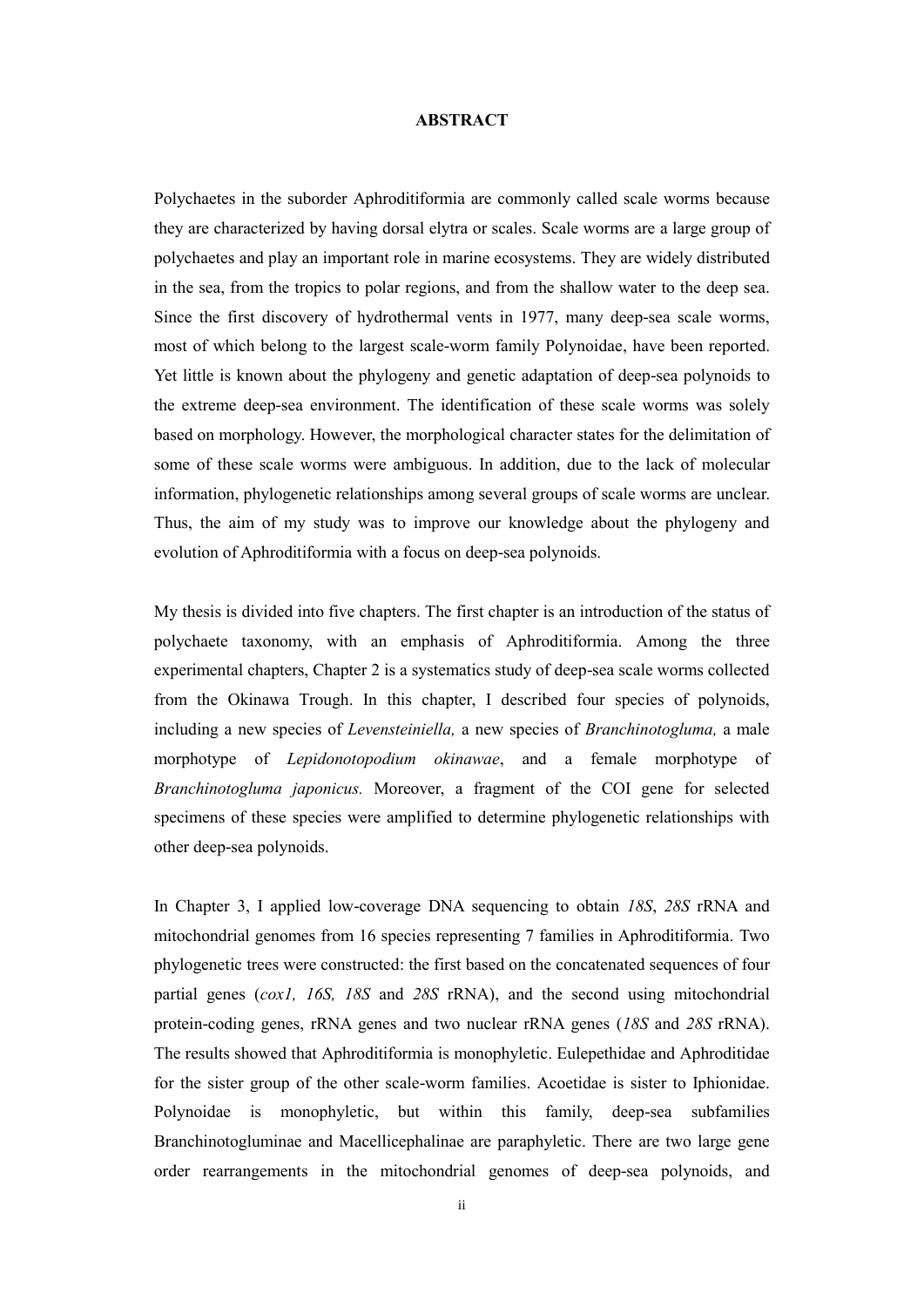substitution rates of mitochondrial protein-coding genes in deep-sea species are much higher than those in shallow-water species, which indicate that the extreme environment in deep sea may have affected the evolution rate and gene order of the mitochondrial genomes of deep-sea polynoids. The large mitochondrial gene order rearrangements have provided evidence to refute the assumption that mitochondrial gene order is conserved in Errantia.

In Chapter 4, I reported two transcriptomes of deep-sea polynoids (*Branchipolynoe pettiboneae* and *Lepidonotopodium okinawae*) newly obtained by next generation sequencing, and compared them with the transcriptome of a shallow-water polynoid (*Harmothoe imbricata*). The results showed that among the highly expressed genes, duplicated genes related to DNA recombination and metabolism were only enriched in the deep-sea species, indicating that the deep-sea species have a more complex DNA repair system which could prevent harmful DNA mutation caused by DNA damage. Compared to the shallow-water polynoid, the deep-sea species have more hemoglobin genes and their expression levels were higher than those of the shallow-water species, indicating high expression of more hemoglobin genes is crucial for deep-sea scale worms to adapt to the hypoxic environment.

Overall, my empirical systematics study and molecular phylogenetic study have improved our understanding about the systematics and phylogeny of Aphroditiformia, and my transcriptomic comparison between the deep-sea and shallow-water polynoids has enhanced our understanding about the adaptation of deep-sea scale worms to the extreme environmental conditions in hydrothermal vents and methane seeps.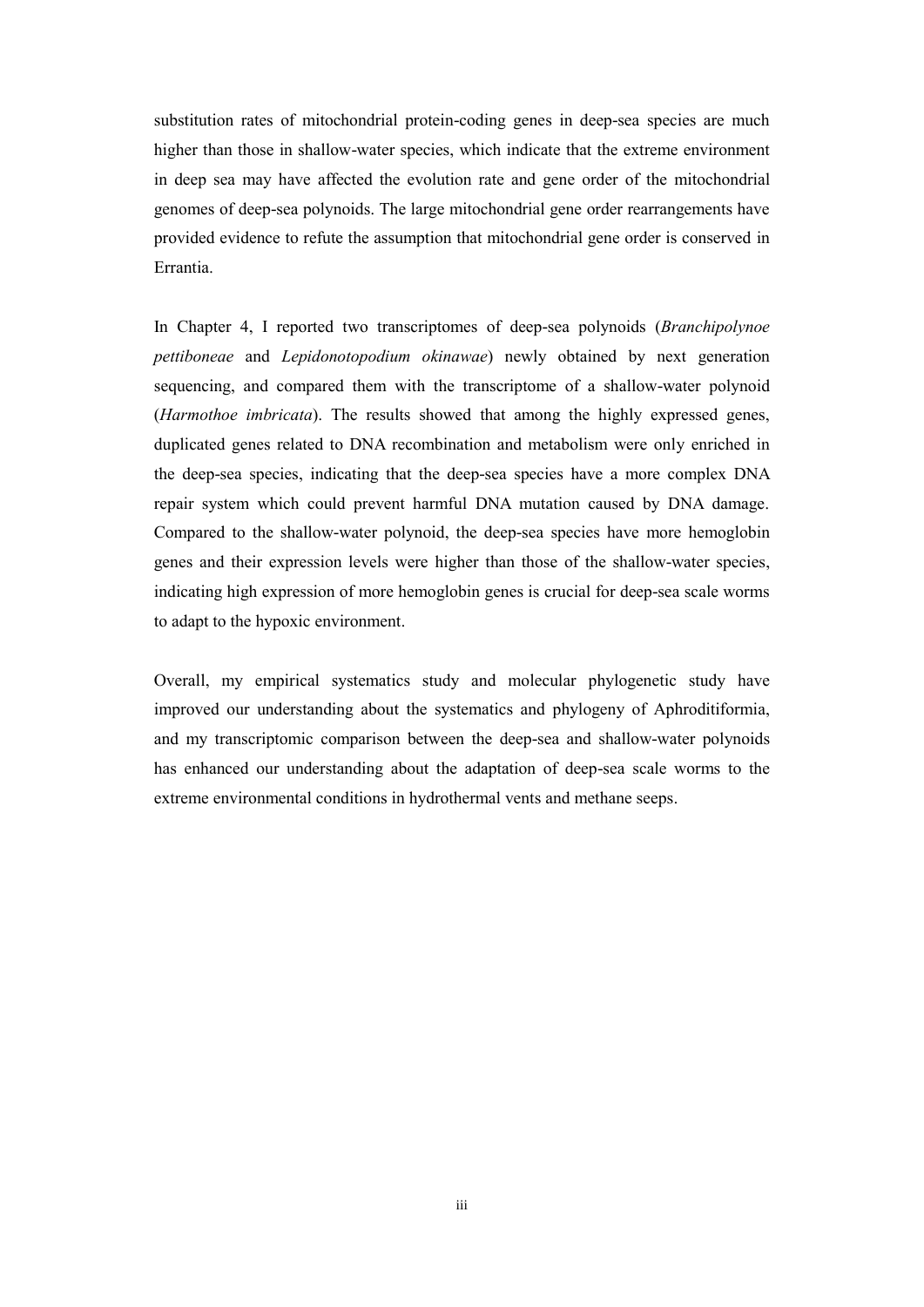### **Table of contents**

| 1.2 General introduction of scale worms (Suborder Aphroditiformia, Order          |  |
|-----------------------------------------------------------------------------------|--|
|                                                                                   |  |
|                                                                                   |  |
|                                                                                   |  |
|                                                                                   |  |
|                                                                                   |  |
| Chapter 2 Deep-sea polynoids (Polynoidae: Polychaeta) from the Okinawa Trough  17 |  |
|                                                                                   |  |
|                                                                                   |  |
|                                                                                   |  |
|                                                                                   |  |
|                                                                                   |  |
|                                                                                   |  |
|                                                                                   |  |
|                                                                                   |  |
|                                                                                   |  |
|                                                                                   |  |
| Chapter 3 Phylogeny and evolution of scale worms (Aphroditiformia, Annelida):     |  |
| Insights from analysis of mitochondrial genomes and ribosomal sequences 48        |  |
|                                                                                   |  |
|                                                                                   |  |
|                                                                                   |  |
|                                                                                   |  |
|                                                                                   |  |
|                                                                                   |  |
|                                                                                   |  |
|                                                                                   |  |
|                                                                                   |  |